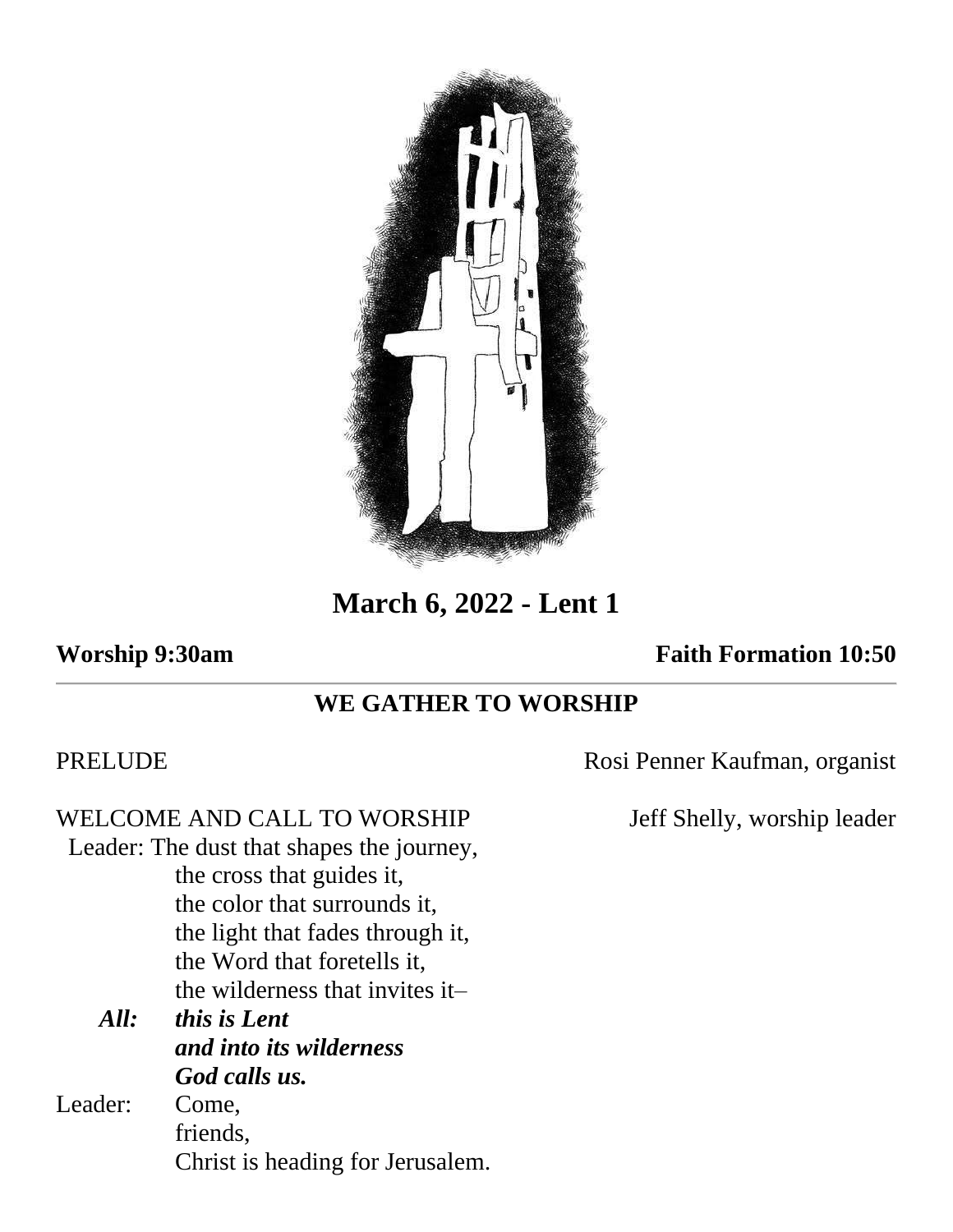HYMN VT #28 *Come, Christians, Join to Sing In accordance with Covid guidelines, please wear an N95 mask while singing*

#### **WE LISTEN AND LEARN**

MOMENT OF WONDER Sallie Page-Goertz

HYMN VT #618 *Sometimes a Light Surprises*

SCRIPTURE/TEACHING John 11:1-44 Ruth Harder

MUSICAL RESPONSE *I sought the Lord* arr. Moyer

### **WE RESPOND AND SHARE**

#### SHARING JOY

*We welcome the introduction of guests and visitors during this time. One way we get to know one another is by signing the friendship registers. Once the register reaches the center aisle, please pass it back to the outer aisle.*

### SHARING CONCERNS

### PRAYING TOGETHER VT #655

*Slips of paper are available in the pew racks for those who wish to offer joys and concerns silently and anonymously. These papers, if put in the offering plate, will be placed in the prayer bowl table at the front of the sanctuary.* 

**OFFERING** 

## **WE GO INTO THE WORLD WITH LOVE**

HYMN VT 810 *Go, My Friends, in Grace*

SENDING FORTH

POSTLUDE